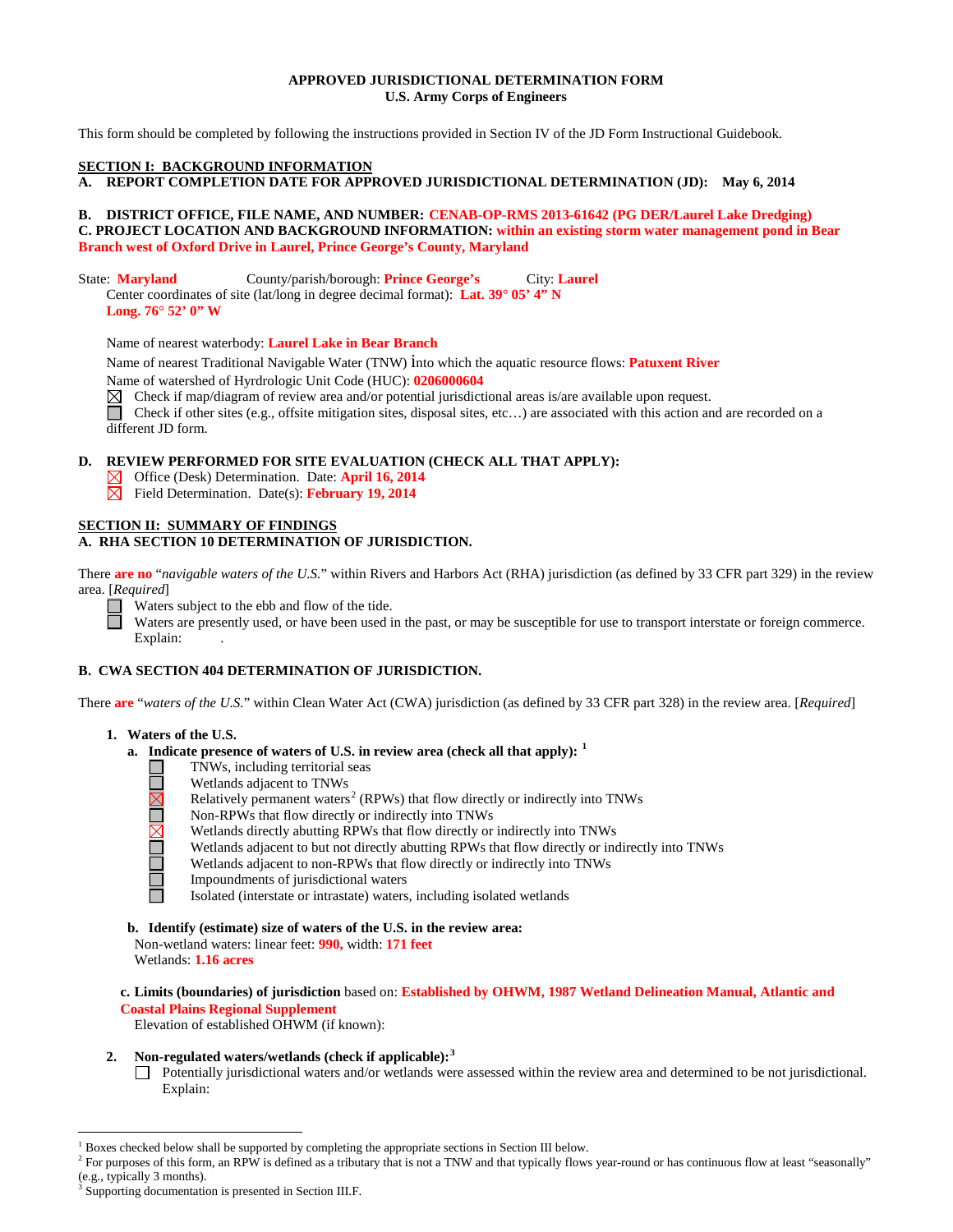## **SECTION III: CWA ANALYSIS**

### **A. TNWs AND WETLANDS ADJACENT TO TNWs**

**The agencies will assert jurisdiction over TNWs and wetlands adjacent to TNWs. If the aquatic resource is a TNW, complete Section III.A.1 and Section III.D.1. only; if the aquatic resource is a wetland adjacent to a TNW, complete Sections III.A.1 and 2 and Section III.D.1.; otherwise, see Section III.B below**.

## **1. TNW**

Identify TNW: .

Summarize rationale supporting determination: .

#### **2. Wetland adjacent to TNW**

Summarize rationale supporting conclusion that wetland is "adjacent": .

## **B. CHARACTERISTICS OF TRIBUTARY (THAT IS NOT A TNW) AND ITS ADJACENT WETLANDS (IF ANY):**

**This section summarizes information regarding characteristics of the tributary and its adjacent wetlands, if any, and it helps determine whether or not the standards for jurisdiction established under Rapanos have been met.** 

**The agencies will assert jurisdiction over non-navigable tributaries of TNWs where the tributaries are "relatively permanent waters" (RPWs), i.e. tributaries that typically flow year-round or have continuous flow at least seasonally (e.g., typically 3 months). A wetland that directly abuts an RPW is also jurisdictional. If the aquatic resource is not a TNW, but has year-round (perennial) flow, skip to Section III.D.2. If the aquatic resource is a wetland directly abutting a tributary with perennial flow, skip to Section III.D.4.**

**A wetland that is adjacent to but that does not directly abut an RPW requires a significant nexus evaluation. Corps districts and EPA regions will include in the record any available information that documents the existence of a significant nexus between a relatively permanent tributary that is not perennial (and its adjacent wetlands if any) and a traditional navigable water, even though a significant nexus finding is not required as a matter of law.**

**If the waterbody[4](#page-1-0) is not an RPW, or a wetland directly abutting an RPW, a JD will require additional data to determine if the waterbody has a significant nexus with a TNW. If the tributary has adjacent wetlands, the significant nexus evaluation must consider the tributary in combination with all of its adjacent wetlands. This significant nexus evaluation that combines, for analytical purposes, the tributary and all of its adjacent wetlands is used whether the review area identified in the JD request is the tributary, or its adjacent wetlands, or both. If the JD covers a tributary with adjacent wetlands, complete Section III.B.1 for the tributary, Section III.B.2 for any onsite wetlands, and Section III.B.3 for all wetlands adjacent to that tributary, both onsite and offsite. The determination whether a significant nexus exists is determined in Section III.C below.**

**1. Characteristics of non-TNWs that flow directly or indirectly into TNW**

**(i) General Area Conditions:** Watershed size: Drainage area: Average annual rainfall: Average annual snowfall:

## **(ii) Physical Characteristics:**

(a) Relationship with TNW:

Tributary flows directly into TNW. Tributary flows through tributaries before entering TNW. Project waters are approximately river miles from TNW. Project waters are river miles from RPW. Project waters are aerial (straight) miles from TNW. Project waters are aerial (straight) miles from RPW. Project waters cross or serve as state boundaries. Explain:.

Identify flow route to  $TNW<sup>5</sup>$  $TNW<sup>5</sup>$  $TNW<sup>5</sup>$ : Tributary stream order, if known:

(b) General Tributary Characteristics (check all that apply):

<span id="page-1-0"></span><sup>&</sup>lt;sup>4</sup> Note that the Instructional Guidebook contains additional information regarding swales, ditches, washes, and erosional features generally and in the arid West.

<span id="page-1-1"></span> $<sup>5</sup>$  Flow route can be described by identifying, e.g., tributary a, which flows through the review area, to flow into tributary b, which then flows into TNW.</sup>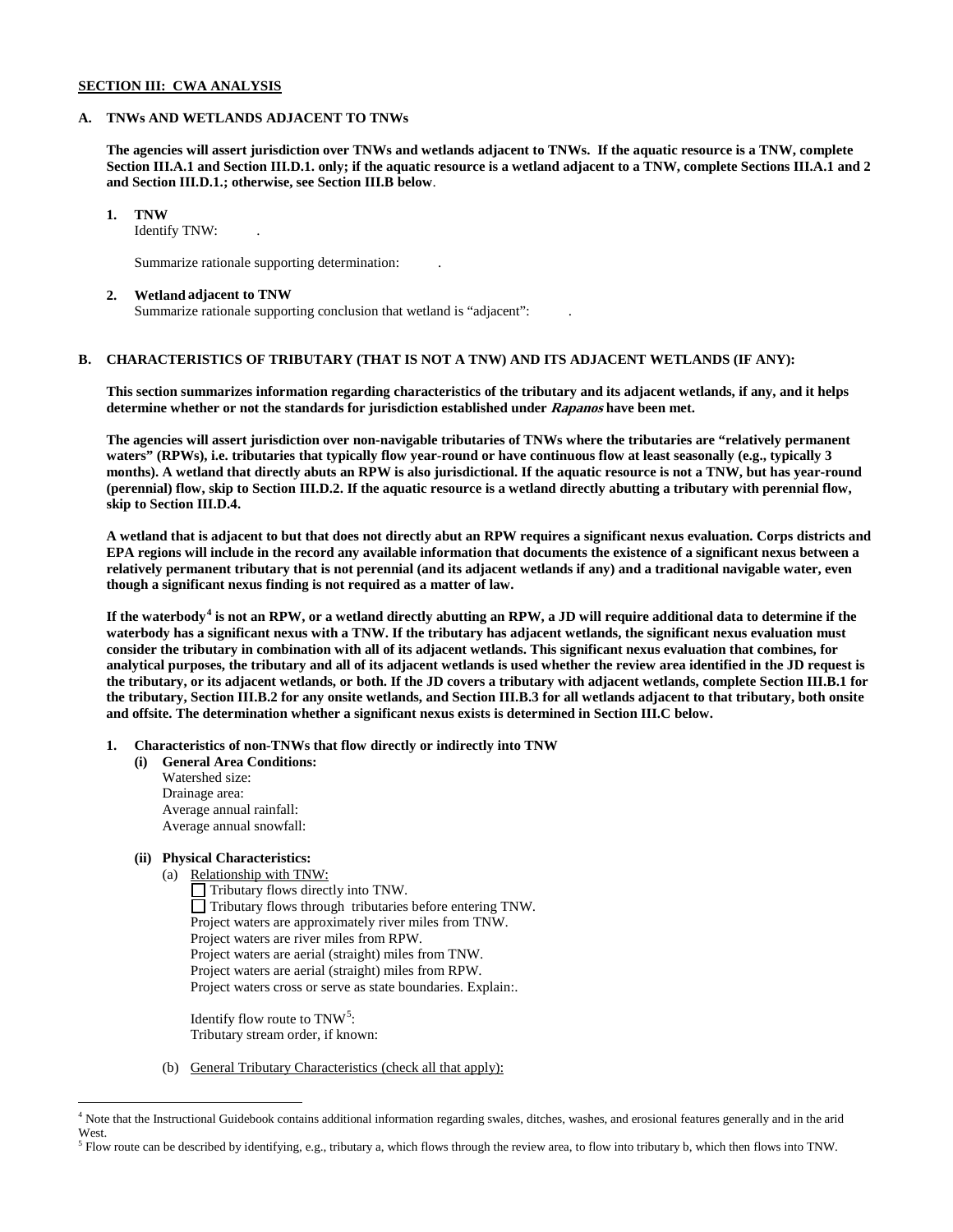|  | <b>Tributary</b> is:                                                                                                                                      | Natural<br>Artificial (man-made). Explain:<br>Manipulated (man-altered). Explain:                                                                                                                                                                                            |       |                                                                                                                                                                                                                                                             |
|--|-----------------------------------------------------------------------------------------------------------------------------------------------------------|------------------------------------------------------------------------------------------------------------------------------------------------------------------------------------------------------------------------------------------------------------------------------|-------|-------------------------------------------------------------------------------------------------------------------------------------------------------------------------------------------------------------------------------------------------------------|
|  | Average width: approximately<br>Average depth: approximately<br>Average side slopes:                                                                      | Tributary properties with respect to top of bank (estimate):                                                                                                                                                                                                                 |       |                                                                                                                                                                                                                                                             |
|  | Silts<br>$\overline{\phantom{a}}$<br>Cobbles<br>Bedrock<br>Other. Explain:                                                                                | Primary tributary substrate composition (check all that apply):<br>Sands<br>Gravel<br>Vegetation. Type/% cover:                                                                                                                                                              |       | Concrete<br>Muck                                                                                                                                                                                                                                            |
|  | Tributary condition/stability<br>Tributary geometry:                                                                                                      | Presence of run/riffle/pool complexes. Explain:<br>Tributary gradient (approximate average slope):                                                                                                                                                                           |       |                                                                                                                                                                                                                                                             |
|  | $(c)$ Flow:<br>Tributary provides for:<br>Describe flow regime:<br>Other information on duration and volume:                                              | Estimate average number of flow events in review area/year:                                                                                                                                                                                                                  |       |                                                                                                                                                                                                                                                             |
|  | Surface flow is: Characteristics:<br>Subsurface flow: Explain findings:<br>$\Box$ Dye (or other) test performed:                                          |                                                                                                                                                                                                                                                                              |       |                                                                                                                                                                                                                                                             |
|  | Tributary has (check all that apply):<br>$\Box$ Bed and banks<br>shelving<br>$\Box$ sediment deposition<br>$\blacksquare$ water staining<br>other (list): | $\Box$ OHWM <sup>6</sup> (check all indicators that apply):<br>clear, natural line impressed on the bank<br>changes in the character of soil<br>vegetation matted down, bent, or absent<br>leaf litter disturbed or washed away<br>Discontinuous OHWM. <sup>7</sup> Explain: | scour | the presence of litter and debris<br>destruction of terrestrial vegetation<br>the presence of wrack line<br>sediment sorting<br>multiple observed or predicted flow events<br>abrupt change in plant community                                              |
|  | tidal gauges<br>other (list):                                                                                                                             | High Tide Line indicated by:<br>$\Box$ oil or scum line along shore objects<br>fine shell or debris deposits (foreshore)<br>physical markings/characteristics                                                                                                                |       | If factors other than the OHWM were used to determine lateral extent of CWA jurisdiction (check all that apply):<br>Mean High Water Mark indicated by:<br>survey to available datum;<br>physical markings;<br>vegetation lines/changes in vegetation types. |
|  | (iii) Chemical Characteristics:<br>Explain:                                                                                                               |                                                                                                                                                                                                                                                                              |       | Characterize tributary (e.g., water color is clear, discolored, oily film; water quality; general watershed characteristics, etc.).                                                                                                                         |
|  | Identify specific pollutants, if known:<br>Wetland fringe. Characteristics:<br>Habitat for:<br>Fish/spawn areas. Explain findings:                        | (iv) Biological Characteristics. Channel supports (check all that apply):<br>Riparian corridor. Characteristics (type, average width):<br>Federally Listed species. Explain findings:                                                                                        |       |                                                                                                                                                                                                                                                             |

<span id="page-2-1"></span><span id="page-2-0"></span> <sup>6</sup> A natural or man-made discontinuity in the OHWM does not necessarily sever jurisdiction (e.g., where the stream temporarily flows underground, or where the OHWM has been removed by development or agricultural practices). Where there is a break in the OHWM that is unrelated to the waterbody's flow regime (e.g., flow over a rock outcrop or through a culvert), the agencies will look for indicators of flow above and below the break.<br><sup>7</sup>Ibid.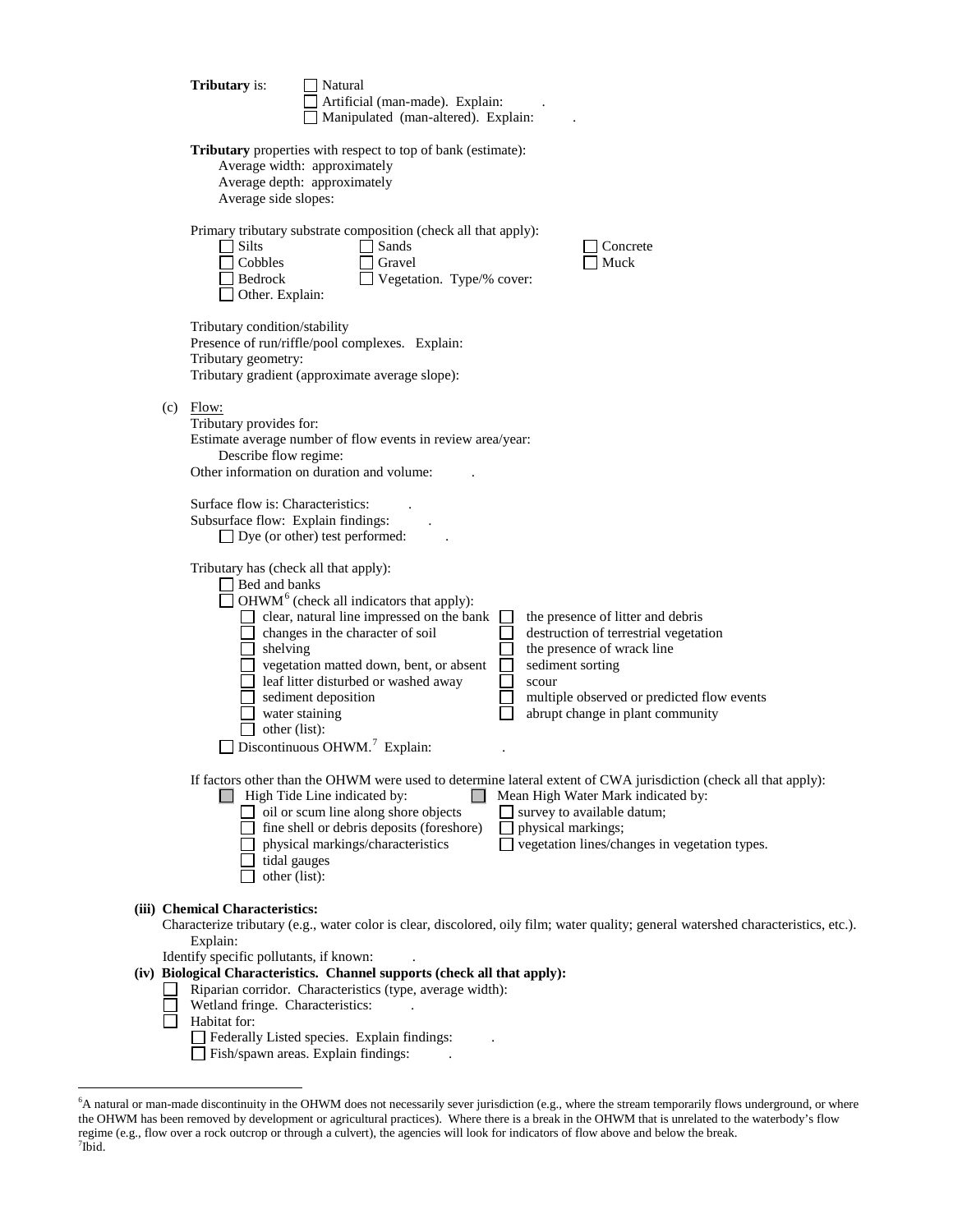$\Box$  Other environmentally-sensitive species. Explain findings: Aquatic/wildlife diversity. Explain findings: .

- **2. Characteristics of wetlands adjacent to non-TNW that flow directly or indirectly into TNW (i) Physical Characteristics:**
	- (a) General Wetland Characteristics:

Properties: Wetland size: Wetland type. Explain: Wetland quality. Explain: The wetlands are natural . Project wetlands cross or serve as state boundaries. Explain: .

(b) General Flow Relationship with Non-TNW: Flow is: Explain: Surface flow is**:** Characteristics: .

> Subsurface flow: Explain findings: □ Dye (or other) test performed:

(c) Wetland Adjacency Determination with Non-TNW:

 $\Box$  Directly abutting

Not directly abutting.

- Discrete wetland hydrologic connection. Explain:
- $\Box$  Ecological connection. Explain:
- $\Box$  Separated by berm/barrier. Explain:
- (d) Proximity (Relationship) to TNW Project wetlands are river miles from TNW. Project waters are aerial (straight) miles from TNW. Flow is from: Estimate approximate location of wetland as within floodplain.
- **(ii) Chemical Characteristics:**

Characterize wetland system (e.g., water color is clear, brown, oil film on surface; water quality; general watershed characteristics; etc.). Explain:

Identify specific pollutants, if known: .

#### **(iii) Biological Characteristics. Wetland supports (check all that apply):**

- $\Box$  Riparian buffer. Characteristics (type, average width):
	- Vegetation type/percent cover. Explain:
- $\Box$  Habitat for:

Federally Listed species. Explain findings: .

- Fish/spawn areas. Explain findings:
- Other environmentally-sensitive species. Explain findings: .
- $\Box$  Aquatic/wildlife diversity. Explain findings:

### **3. Characteristics of all wetlands adjacent to the tributary (if any)**

All wetland(s) being considered in the cumulative analysis:

Approximately acres in total are being considered in the cumulative analysis.

For each wetland, specify the following:

Directly abuts? (Y/N) Size (in acres) Directly abuts? (Y/N) Size (in acres)

Summarize overall biological, chemical and physical functions being performed:

#### **C. SIGNIFICANT NEXUS DETERMINATION**

**A significant nexus analysis will assess the flow characteristics and functions of the tributary itself and the functions performed by any wetlands adjacent to the tributary to determine if they significantly affect the chemical, physical, and biological integrity of a TNW. For each of the following situations, a significant nexus exists if the tributary, in combination with all of its adjacent wetlands, has more than a speculative or insubstantial effect on the chemical, physical and/or biological integrity of a TNW.**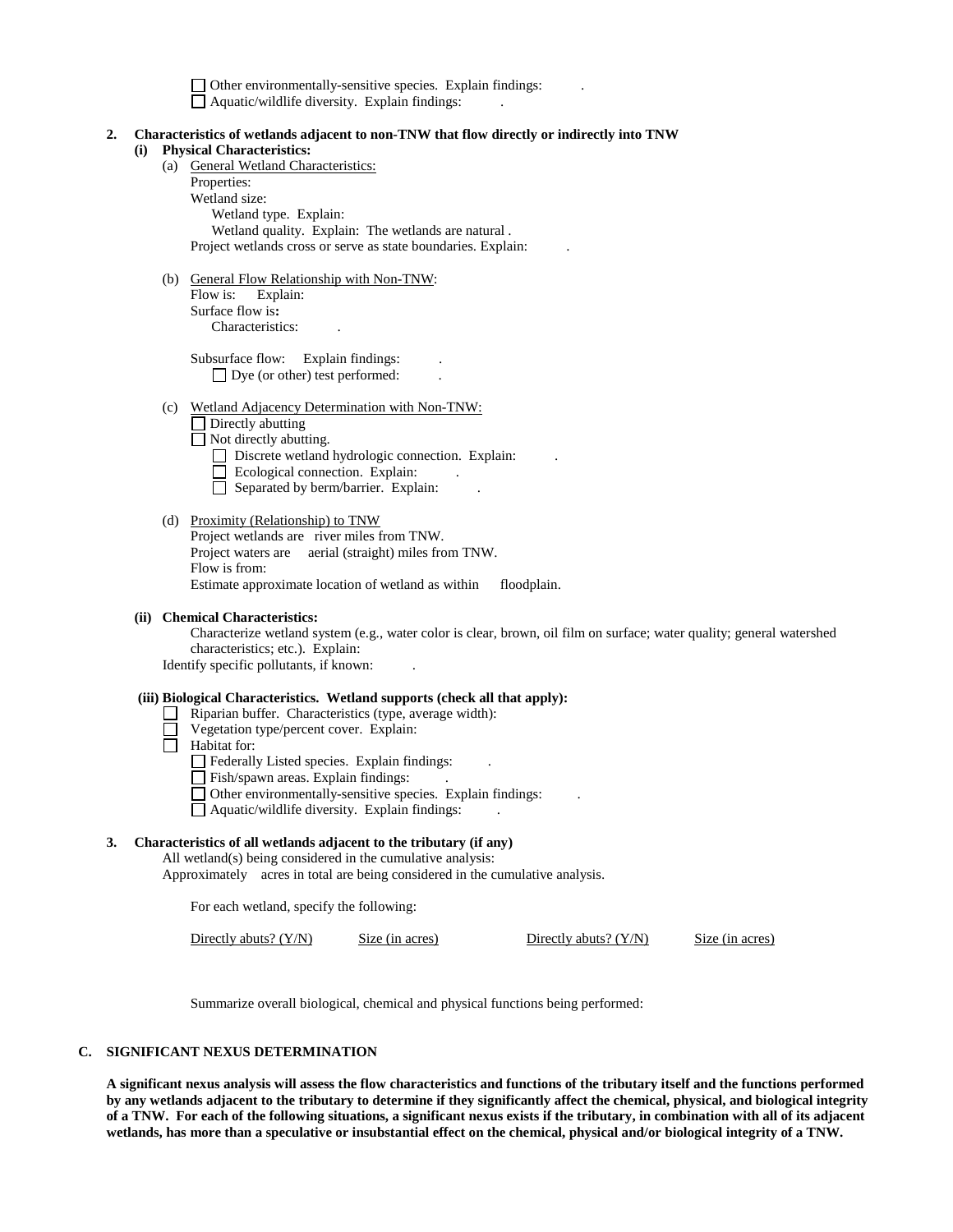**Considerations when evaluating significant nexus include, but are not limited to the volume, duration, and frequency of the flow of water in the tributary and its proximity to a TNW, and the functions performed by the tributary and all its adjacent wetlands. It is not appropriate to determine significant nexus based solely on any specific threshold of distance (e.g. between a tributary and its adjacent wetland or between a tributary and the TNW). Similarly, the fact an adjacent wetland lies within or outside of a floodplain is not solely determinative of significant nexus.** 

## **Draw connections between the features documented and the effects on the TNW, as identified in the** *Rapanos* **Guidance and discussed in the Instructional Guidebook. Factors to consider include, for example:**

- Does the tributary, in combination with its adjacent wetlands (if any), have the capacity to carry pollutants or flood waters to TNWs, or to reduce the amount of pollutants or flood waters reaching a TNW?
- Does the tributary, in combination with its adjacent wetlands (if any), provide habitat and lifecycle support functions for fish and other species, such as feeding, nesting, spawning, or rearing young for species that are present in the TNW?
- Does the tributary, in combination with its adjacent wetlands (if any), have the capacity to transfer nutrients and organic carbon that support downstream foodwebs?
- Does the tributary, in combination with its adjacent wetlands (if any), have other relationships to the physical, chemical, or biological integrity of the TNW?

Note: the above list of considerations is not inclusive and other functions observed or known to occur should be documented below:

- **1. Significant nexus findings for non-RPW that has no adjacent wetlands and flows directly or indirectly into TNWs.** Explain findings of presence or absence of significant nexus below, based on the tributary itself, then go to Section III.D:
- **2. Significant nexus findings for non-RPW and its adjacent wetlands, where the non-RPW flows directly or indirectly into TNWs.** Explain findings of presence or absence of significant nexus below, based on the tributary in combination with all of its adjacent wetlands, then go to Section III.D:
- **3. Significant nexus findings for wetlands adjacent to an RPW but that do not directly abut the RPW.** Explain findings of presence or absence of significant nexus below, based on the tributary in combination with all of its adjacent wetlands, then go to Section III.D:
- **D. DETERMINATIONS OF JURISDICTIONAL FINDINGS. THE SUBJECT WATERS/WETLANDS ARE (CHECK ALL THAT APPLY):**
- **1. TNWs and Adjacent Wetlands.** Check all that apply and provide size estimates in review area:<br>
TNWs: linear feet width (ft), Or, acres.  $I$  linear feet width  $(ft)$ , Or, acres. Wetlands adjacent to TNWs: acres.

## **2. RPWs that flow directly or indirectly into TNWs.**

 $\boxtimes$  Tributaries of TNWs where tributaries typically flow year-round are jurisdictional. Provide data and rationale indicating that tributary is perennial:

 $\Box$  Tributaries of TNW where tributaries have continuous flow "seasonally" (e.g., typically three months each year) are jurisdictional. Data supporting this conclusion is provided at Section III.B. Provide rationale indicating that tributary flows seasonally:

Provide estimates for jurisdictional waters in the review area (check all that apply):

- Tributary waters: **990** linear feet (ft); **171 ft width**.
- **D** Other non-wetland waters: acres.
	- Identify type $(s)$  of waters:

## **3. Non-RPWs[8](#page-4-0) that flow directly or indirectly into TNWs.**

Provide estimates for jurisdictional waters within the review area (check all that apply):

- Tributary waters: linear feet width (ft).
- Other non-wetland waters: acres.

Identify type(s) of waters: **.**

## **4. Wetlands directly abutting an RPW that flow directly or indirectly into TNWs.**

 $\boxtimes$  Wetlands directly abut RPW and thus are jurisdictional as adjacent wetlands.

- $\boxtimes$  Wetlands directly abutting an RPW where tributaries typically flow year-round. Provide data and rationale indicating that tributary is perennial in Section III.D.2, above. Provide rationale indicating that wetland is directly abutting an RPW: **Visual observation that the wetlands are immediately abutting the stream channel**
- <span id="page-4-0"></span>Wetlands directly abutting an RPW where tributaries typically flow "seasonally." Provide data indicating that tributary is seasonal in Section III.B and rationale in Section III.D.2, above. Provide rationale indicating that wetland is directly abutting an RPW: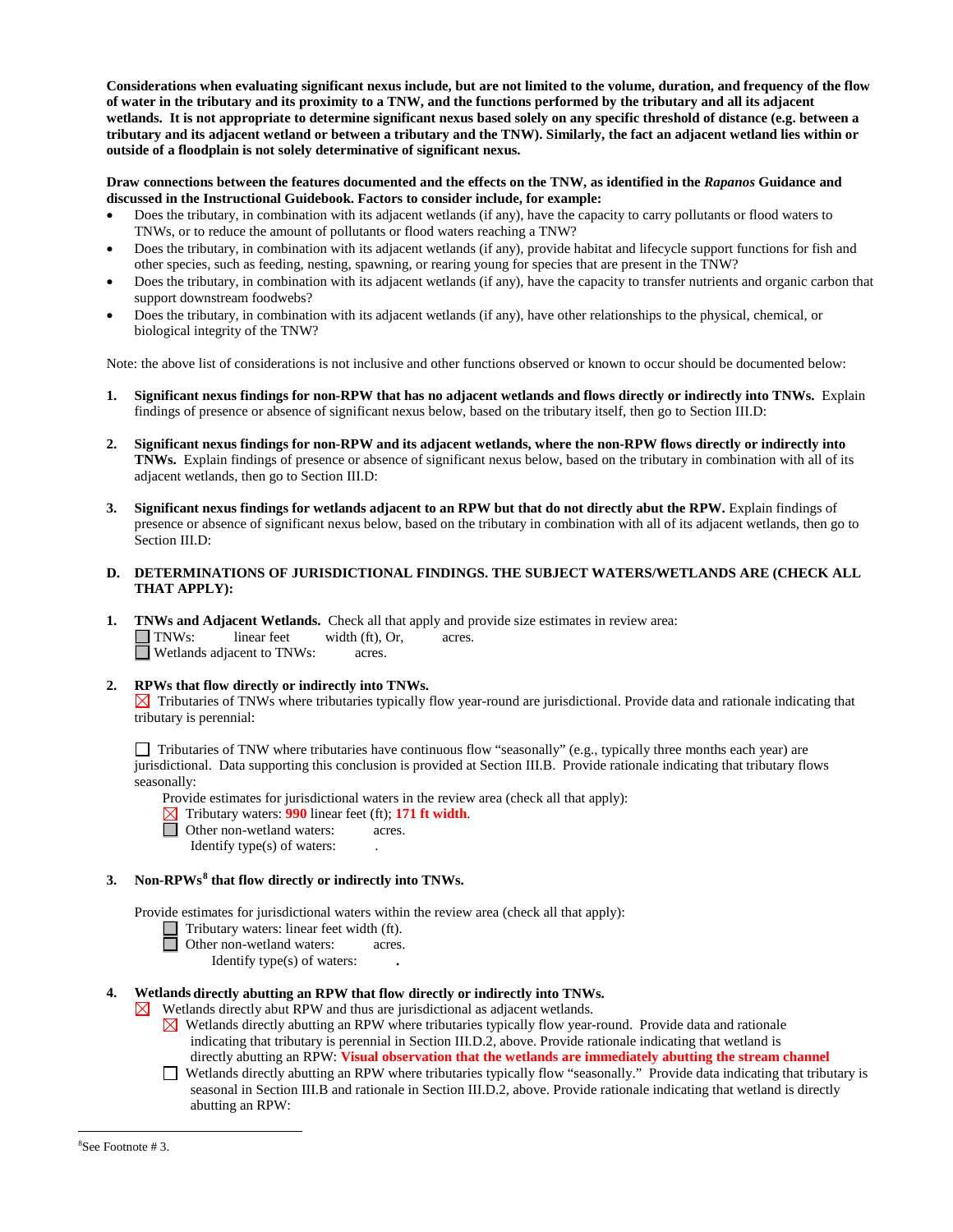Provide acreage estimates for jurisdictional wetlands in the review area : **1.16 acres**

- **5. Wetlands adjacent to but not directly abutting an RPW that flow directly or indirectly into TNWs.**
	- Wetlands that do not directly abut an RPW, but when considered in combination with the tributary to which they are adjacent and with similarly situated adjacent wetlands, have a significant nexus with a TNW are jurisidictional. Data supporting this conclusion is provided at Section III.C.

Provide acreage estimates for jurisdictional wetlands in the review area: acres.

### **6. Wetlands adjacent to non-RPWs that flow directly or indirectly into TNWs.**

Wetlands adjacent to such waters, and have when considered in combination with the tributary to which they are adjacent and with similarly situated adjacent wetlands, have a significant nexus with a TNW are jurisdictional. Data supporting this conclusion is provided at Section III.C.

Provide estimates for jurisdictional wetlands in the review area: acres.

## **7. Impoundments of jurisdictional waters. [9](#page-5-0)**

As a general rule, the impoundment of a jurisdictional tributary remains jurisdictional.

- Demonstrate that impoundment was created from "waters of the U.S.," or
- Demonstrate that water meets the criteria for one of the categories presented above (1-6), or

П Demonstrate that water is isolated with a nexus to commerce (see E below).

### **E. ISOLATED [INTERSTATE OR INTRA-STATE] WATERS, INCLUDING ISOLATED WETLANDS, THE USE, DEGRADATION OR DESTRUCTION OF WHICH COULD AFFECT INTERSTATE COMMERCE, INCLUDING ANY SUCH WATERS (CHECK ALL THAT APPLY):[10](#page-5-1)**

- which are or could be used by interstate or foreign travelers for recreational or other purposes.
- from which fish or shellfish are or could be taken and sold in interstate or foreign commerce.
- A which are or could be used for industrial purposes by industries in interstate commerce.
	- Interstate isolated waters.Explain: .
		- Other factors.Explain:

#### **Identify water body and summarize rationale supporting determination:** .

Provide estimates for jurisdictional waters in the review area (check all that apply):

- Tributary waters: 0 linear feet 0 width (ft).
- Other non-wetland waters:0 acres.
- Identify type(s) of waters: **.**

■ Wetlands:0 acres.

### **F. NON-JURISDICTIONAL WATERS, INCLUDING WETLANDS (CHECK ALL THAT APPLY):**

- $\Box$  If potential wetlands were assessed within the review area, these areas did not meet the criteria in the 1987 Corps of Engineers Wetland Delineation Manual and/or appropriate Regional Supplements.
- Review area included isolated waters with no substantial nexus to interstate (or foreign) commerce.
	- Prior to the Jan 2001 Supreme Court decision in "*SWANCC*," the review area would have been regulated based solely on the "Migratory Bird Rule" (MBR).
- Waters do not meet the "Significant Nexus" standard, where such a finding is required for jurisdiction.

|  |  | □ Other: (explain, if not covered above): |  |  |  |
|--|--|-------------------------------------------|--|--|--|
|--|--|-------------------------------------------|--|--|--|

Provide acreage estimates for non-jurisdictional waters in the review area, where the sole potential basis of jurisdiction is the MBR factors (i.e., presence of migratory birds, presence of endangered species, use of water for irrigated agriculture), using best professional judgment (check all that apply):

■ Non-wetland waters (i.e., rivers, streams): linear feet width (ft).

 $\Box$ Lakes/ponds: acres.

Other non-wetland waters: acres. List type of aquatic resource:

Wetlands: acres.

П

Provide acreage estimates for non-jurisdictional waters in the review area that do not meet the "Significant Nexus" standard, where such a finding is required for jurisdiction (check all that apply):

Non-wetland waters (i.e., rivers, streams):

<span id="page-5-0"></span><sup>&</sup>lt;sup>9</sup> To complete the analysis refer to the key in Section III.D.6 of the Instructional Guidebook.

<span id="page-5-1"></span><sup>&</sup>lt;sup>10</sup> Prior to asserting or declining CWA jurisdiction based solely on this category, Corps Districts will elevate the action to Corps and EPA HQ for **review consistent with the process described in the Corps/EPA** *Memorandum Regarding CWA Act Jurisdiction Following Rapanos.*